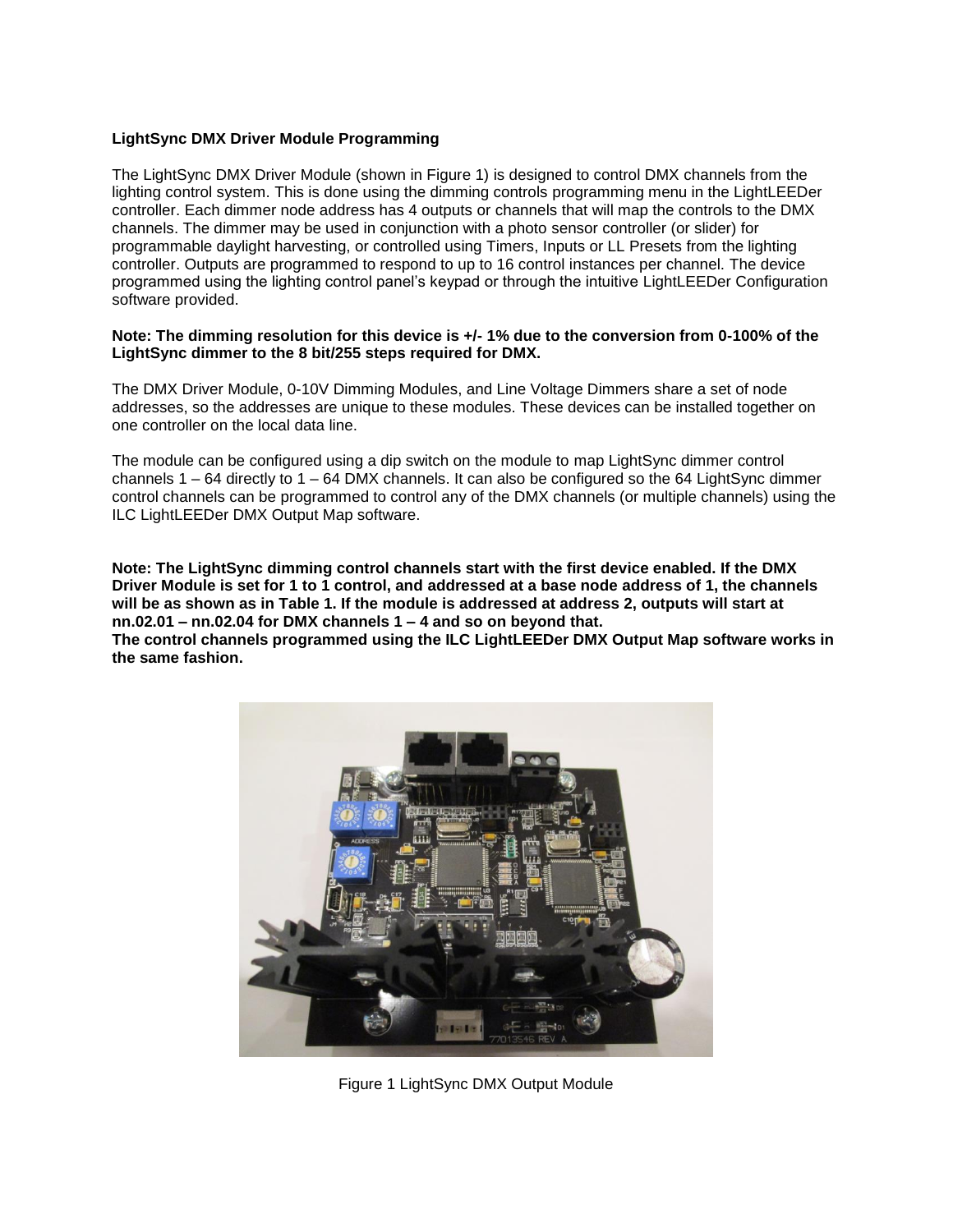| <b>LightSync</b><br><b>Dimmer Node</b> | <b>Output</b><br><b>Address</b> | <b>DMX</b><br><b>Output</b> | <b>DMX</b><br><b>Channel</b> | <b>LightSync</b><br><b>Dimmer Node</b> | <b>Output</b><br><b>Address</b> | <b>DMX</b><br><b>Output</b> | <b>DMX</b><br><b>Channel</b> |
|----------------------------------------|---------------------------------|-----------------------------|------------------------------|----------------------------------------|---------------------------------|-----------------------------|------------------------------|
| 01                                     | nn.01.01                        | Out 1                       | 1                            | 09                                     | nn.09.01                        | Out 33                      | 33                           |
|                                        | nn.01.02                        | Out <sub>2</sub>            | $\overline{2}$               |                                        | nn.09.02                        | Out 34                      | 34                           |
|                                        | nn.01.03                        | Out 3                       | 3                            |                                        | nn.09.03                        | Out 35                      | 35                           |
|                                        | nn.01.04                        | Out 4                       | $\overline{4}$               |                                        | nn.03.04                        | Out 36                      | 36                           |
| 02                                     | nn.02.01                        | Out 5                       | 5                            | 0A                                     | nn.0A.01                        | Out 37                      | 37                           |
|                                        | nn.02.02                        | Out 6                       | $\overline{6}$               |                                        | nn.0A.02                        | Out 38                      | 38                           |
|                                        | nn.02.03                        | Out 7                       | 7                            |                                        | nn.0A.03                        | Out 39                      | 39                           |
|                                        | nn.02.04                        | Out 8                       | $\overline{8}$               |                                        | nn.0A.04                        | Out 40                      | 40                           |
| 03                                     | nn.03.01                        | Out 9                       | $\overline{9}$               | <b>OB</b>                              | nn.0B.01                        | Out 41                      | 41                           |
|                                        | n n.03.02                       | Out 10                      | 10                           |                                        | nn.0B.02                        | Out 42                      | 42                           |
|                                        | nn.03.03                        | Out 11                      | $\overline{11}$              |                                        | nn.0B.03                        | Out 43                      | 43                           |
|                                        | nn.03.04                        | Out 12                      | 12                           |                                        | n n.0B.04                       | Out 44                      | 44                           |
| 04                                     | nn.04.01                        | Out 13                      | 13                           | OC                                     | nn.0C.01                        | Out 45                      | 45                           |
|                                        | nn.04.02                        | Out 14                      | $\overline{14}$              |                                        | nn.0C.02                        | Out 46                      | 46                           |
|                                        | nn.04.03                        | Out 15                      | 15                           |                                        | n n.0C.03                       | Out 47                      | 47                           |
|                                        | nn.04.04                        | Out 16                      | 16                           |                                        | nn.0C.04                        | Out 48                      | 48                           |
| 05                                     | nn.05.01                        | Out 17                      | 17                           | <b>OD</b>                              | nn.0D.01                        | Out 49                      | 49                           |
|                                        | nn.05.02                        | Out 18                      | $\overline{18}$              |                                        | nn.0D.02                        | Out 50                      | 50                           |
|                                        | nn.05.03                        | Out 19                      | 19                           |                                        | nn.0D.03                        | Out 51                      | 51                           |
|                                        | nn.05.04                        | Out 20                      | $\overline{20}$              |                                        | nn.0D.04                        | Out 52                      | 52                           |
| 06                                     | nn.06.01                        | Out 21                      | 21                           | <b>OE</b>                              | nn.0E.01                        | <b>Out 53</b>               | 53                           |
|                                        | n n.06.02                       | Out 22                      | $\overline{22}$              |                                        | nn.0E.02                        | Out 54                      | 54                           |
|                                        | nn.06.03                        | Out 23                      | 23                           |                                        | nn.0E.03                        | Out 55                      | 55                           |
|                                        | nn.06.04                        | Out 24                      | $\overline{24}$              |                                        | nn.0E.04                        | Out 56                      | 56                           |
| 07                                     | nn.07.01                        | Out 25                      | 25                           | 0F                                     | nn.0F.01                        | Out 57                      | 57                           |
|                                        | n n.07.02                       | Out 26                      | $\overline{26}$              |                                        | nn.0F.02                        | Out 58                      | 58                           |
|                                        | nn.07.03                        | Out 27                      | 27                           |                                        | nn.0F.03                        | Out 59                      | 59                           |
|                                        | nn.07.04                        | Out 28                      | 28                           |                                        | nn.0F.04                        | Out 60                      | 60                           |
| 08                                     | nn.08.01                        | Out 29                      | 29                           | 10 <sub>10</sub>                       | nn.10.01                        | Out 61                      | 61                           |
|                                        | nn.08.02                        | <b>Out 30</b>               | 30 <sub>2</sub>              |                                        | nn. 10.02                       | Out 62                      | 62                           |
|                                        | nn.08.03                        | Out 31                      | 31                           |                                        | nn.10.03                        | Out 63                      | 63                           |
|                                        | nn.08.04                        | <b>Out 32</b>               | 32                           |                                        | nn.10.04                        | Out 64                      | 64                           |

| Table 1 Dimmer/DMX 1 to 1 Addressing and Control |  |  |  |
|--------------------------------------------------|--|--|--|
|                                                  |  |  |  |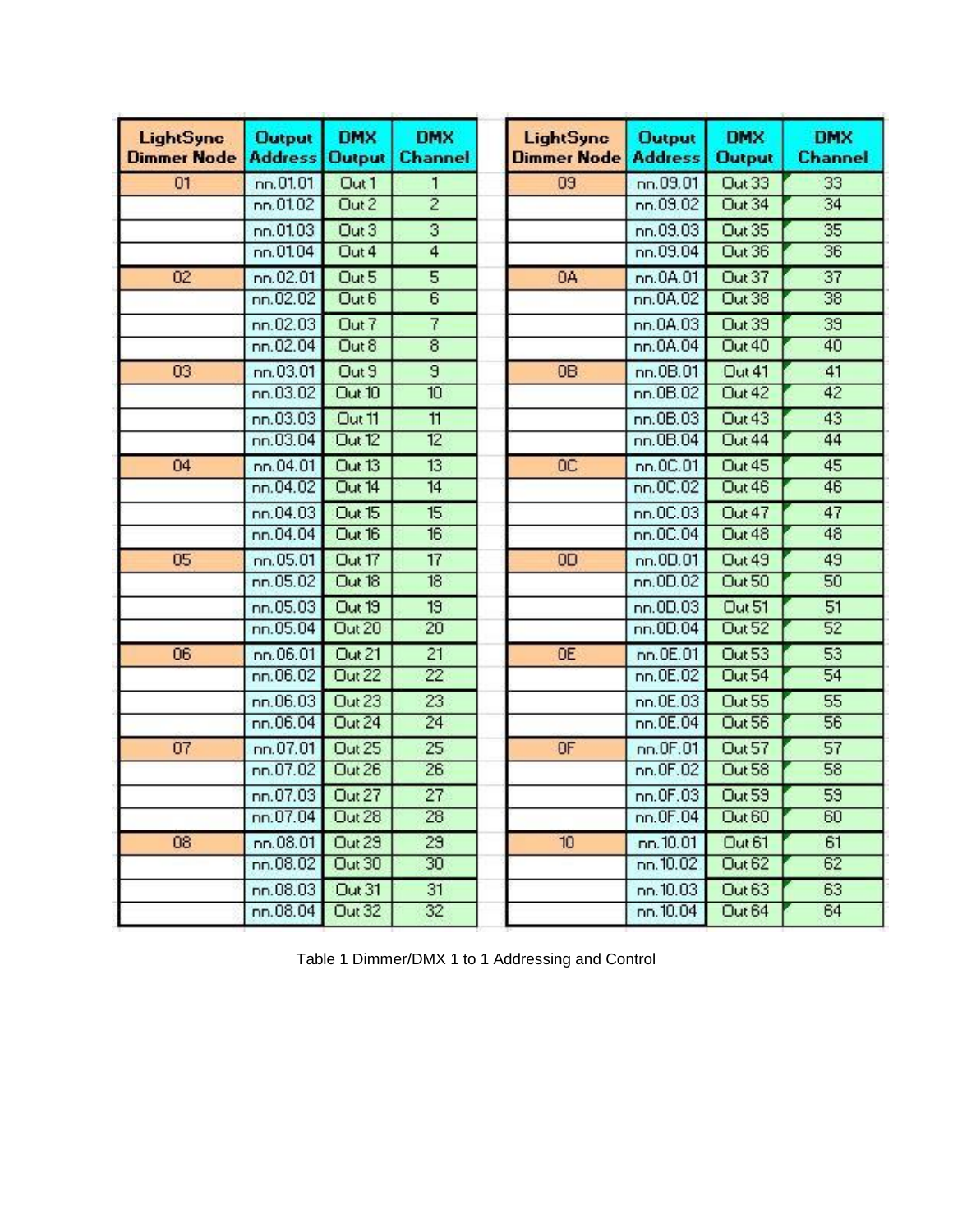# **Software Programming Procedure:**

The ILC LightLEEDer DMX Output Map software is provided to create custom programming for the DMX channels in the module. Channels can be programmed to control one or all of the DMX channels. Once the software has been configured, it can be saved, and then downloaded directly into the module via a USB cable. The software has the capability to copy channel outputs to multiple DMX channels, the ability to sequence multiple DMX channels, or to clear multiple DMX channels. **Note: Dip switch 1 on the module is required to be in the ON position.**

| ILC LightLEEDer DMX Output Map Rev 1.01 (None)                                                                                                      |                                                                                        |                                                                                                 |                                                                                           | -9                                                                                        |
|-----------------------------------------------------------------------------------------------------------------------------------------------------|----------------------------------------------------------------------------------------|-------------------------------------------------------------------------------------------------|-------------------------------------------------------------------------------------------|-------------------------------------------------------------------------------------------|
| File Download                                                                                                                                       |                                                                                        |                                                                                                 |                                                                                           |                                                                                           |
| $\overline{\phantom{a}}$<br>Device Address: 01<br>$\vert \cdot \vert$<br>Device Range: 1 / Switch Setting: 0                                        | DMX Channel Dimmer Output                                                              |                                                                                                 |                                                                                           |                                                                                           |
|                                                                                                                                                     |                                                                                        |                                                                                                 |                                                                                           |                                                                                           |
| $\boxed{033}$<br>065<br>097<br>129<br>$\boxed{001}$<br>$\sim$ $\sim$ $\sim$<br>$\sim$ $\sim$ $\sim$<br>$\sim$ $\sim$ $\sim$<br>$\sim$ $\sim$ $\sim$ | 161<br>193<br>$\sim$ $\sim$ $\sim$<br>$\sim$ $\sim$ $\sim$<br>$\sim$ $\sim$ $\sim$     | 225<br>257<br>289<br>$\sim$ $\sim$ $\sim$<br>$\sim$ $\sim$ $\sim$<br>$\sim$ $\sim$ $\sim$       | 353<br>321<br>385<br>$\cdots$<br>$\sim$ $\sim$ $\sim$<br>$\sim$ $\sim$ $\sim$             | 417<br>449<br>481<br>$\sim$ $\sim$ $\sim$<br>$\sim$ $\sim$ $\sim$<br>$\cdots$             |
| 002<br>098<br>034<br>066<br>130<br>$\sim$ $\sim$ $\sim$<br>$\sim$ $\sim$ $\sim$<br>$\cdots$<br>$\sim$ $\sim$ $\sim$                                 | 194<br>162<br>$\sim$ $\sim$ $\sim$<br>$\sim$ $\sim$ $\sim$                             | 258<br>290<br>226<br>$\sim$ .<br>$\sim$ $\sim$ $\sim$<br>$\sim$ $\sim$ $\sim$                   | 322<br>354<br>386<br>$\sim$ $\sim$ $\sim$<br>$\sim$ $\sim$ $\sim$<br>$\sim$ $\sim$ $\sim$ | 450<br>418<br>482<br>$\sim$ $\sim$ $\sim$<br>$\sim$ $\sim$<br>$\sim$ $\sim$ $\sim$        |
| 003<br>035<br>099<br>067<br>131<br>$\cdots$<br>$\cdots$<br>$\cdots$<br>$\cdots$                                                                     | 195<br>163<br>$\cdots$<br>$\cdots$<br>$\cdots$                                         | 259<br>227<br>291<br>$\cdots$<br>$\cdots$<br>$\cdots$                                           | 323<br>355<br>387<br>$\cdots$<br>$\cdots$<br>$\cdots$                                     | 419<br>451<br>483<br>$\cdots$<br>$\cdots$<br>$\cdots$                                     |
| 004<br>036<br>068<br>100<br>132<br>$\cdots$<br>$\cdots$<br>$\cdots$<br>$\sim$ $\sim$ $\sim$                                                         | 196<br>164<br>$\cdots$<br>$\cdots$<br>$\cdots$                                         | 228<br>260<br>292<br>$\cdots$<br>$\sim$ $\sim$ $\sim$<br>$\cdots$                               | 324<br>356<br>388<br>$\cdots$<br>$\cdots$<br>$\cdots$                                     | 420<br>452<br>484<br>$\ldots$<br>$\cdots$<br>$\sim$ $\sim$ $\sim$                         |
| $\sqrt{005}$<br>037<br>069<br>101<br>133<br>$\sim$ $\sim$ $\sim$<br>$\sim$ $\sim$ $\sim$<br>$\sim$ $\sim$ $\sim$<br>$\sim$ $\sim$ $\sim$            | 197<br>165<br>$\sim$ $\sim$ $\sim$<br>$\ldots$<br>$\sim$                               | 229<br>261<br>293<br>$\sim$ $\sim$ $\sim$<br>$\ldots$<br>$\sim$ $\sim$ $\sim$                   | 325<br>357<br>389<br>$\sim$ $\sim$ $\sim$<br>$\sim$ $\sim$ $\sim$<br>$\sim$ $\sim$ $\sim$ | 421<br>453<br>485<br>$\sim$ $\sim$ $\sim$<br>$\sim$ $\sim$ $\sim$<br>$\sim$ $\sim$ $\sim$ |
| $\sqrt{006}$<br>038<br>070<br>102<br>134<br>$\cdots$<br>$\cdots$<br>$\cdots$<br>$\sim$ $\sim$ $\sim$                                                | 198<br>166<br>$\cdots$<br>$\cdots$<br>$\cdots$                                         | 230<br>262<br>294<br>$\cdots$<br>$\ddotsc$<br>$\cdots$                                          | 326<br>358<br>390 <sub>1</sub><br>$\cdots$<br>$\cdots$<br>$\cdots$                        | 422<br>454<br>486<br>$\sim$ $\sim$ $\sim$<br>$\cdots$<br>$\cdots$                         |
| $\sqrt{007}$<br>039<br>103<br>135<br>071<br>$\sim$ $\sim$ $\sim$<br>$\sim$ $\sim$ $\sim$<br>$\cdots$<br>$\cdots$                                    | 167<br>199<br>$\cdots$<br>$\cdots$<br>$\cdots$                                         | 231<br>263<br>295<br>$\cdots$<br>$\cdots$<br>$\cdots$                                           | 327<br>359<br>391<br>$\cdots$<br>$\sim$ $\sim$<br>$\cdots$                                | 423<br>$487$ $\cdots$<br>455<br>$\sim$ $\sim$ $\sim$<br>$\cdots$                          |
| 008<br>040<br>104<br>136<br>072<br>$\sim$ $\sim$ $\sim$<br>$\sim$ $\sim$ $\sim$<br>$\sim$ $\sim$ $\sim$<br>$\sim$                                   | 168<br>200<br>$\sim$ $\sim$<br>$\sim$ $\sim$ $\sim$<br>$\sim$ $\sim$ $\sim$            | 232<br>264<br>296<br>$\sim$ $\sim$ $\sim$<br>$\sim$ - $\sim$<br>$\sim$ $\sim$ $\sim$            | 328<br>360<br>392<br>$\sim$<br>$\sim$ $\sim$ $\sim$<br>$\sim$ $\sim$ $\sim$               | 424<br>456<br>488<br>$\sim$ $\sim$ $\sim$<br>$\sim$ $\sim$ $\sim$                         |
| 009<br>073<br>105<br>137<br>041<br>$\sim 1.1$<br>$\sim$ $\sim$ $\sim$<br>$\sim 100$<br>$\sim 1.1$                                                   | 169<br>201<br>$\sim$ $\sim$ $\sim$<br>$\sim 1.1$<br>$\sim$ $\sim$ $\sim$               | 233<br>265<br>297<br>$\sim 100$<br>$\sim$ $\sim$ $\sim$<br>$\sim 1.1$                           | 329<br>361<br>393<br>$\sim 1.1$<br>$\sim$ $\sim$ $\sim$<br>$\sim 100$                     | 425<br>457<br>$489$<br>$\sim$ $\sim$ $\sim$<br>$\sim 1.1$                                 |
| 010<br>042<br>074<br>106<br>138<br>$\cdots$<br>$\ldots$<br>$\cdots$<br>$\cdots$                                                                     | 170<br>202<br>$\cdots$<br>$\cdots$<br>$\cdots$                                         | 234<br>266<br>298<br>$\cdots$<br>$\cdots$<br>$\ldots$                                           | 330<br>362<br>394<br>$\cdots$<br>$\cdots$<br>$\cdots$                                     | 426<br>458<br>$490$ $\cdots$<br>$\cdots$<br>$\sim$ $\sim$ $\sim$                          |
| 011<br>043<br>107<br>139<br>075<br>$\cdots$<br>$\cdots$<br>$\cdots$<br>$\cdots$                                                                     | 171<br>203<br>$\cdots$<br>$\cdots$<br>$\cdots$                                         | 235<br>267<br>299<br>$\cdots$<br>$\cdots$<br>$\cdots$                                           | 331<br>363<br>395<br>$\sim$ $\sim$ $\sim$<br>$\cdots$<br>$\cdots$                         | 427<br>459<br>$491$<br>$\cdots$<br>$\sim$ $\sim$ $\sim$                                   |
| 012<br>044<br>076<br>108<br>140<br>$\sim$ $\sim$ $\sim$<br>$\sim$ $\sim$ $\sim$<br>$\sim$ $\sim$ $\sim$<br>$\sim$ $\sim$ $\sim$                     | 172<br>204<br>$\sim$ $\sim$ $\sim$<br>$\sim$ $\sim$ $\sim$<br>$\cdots$                 | 236<br>268<br>300<br>$\sim$ $\sim$ $\sim$<br>$\sim$ $\sim$ $\sim$<br>$\sim$ $\sim$ $\sim$       | 332<br>364<br>396<br>$\sim$ $\sim$ $\sim$<br>$\sim$ $\sim$ $\sim$<br>$\sim$ $\sim$ $\sim$ | 428<br>460<br>$492$ $\cdots$<br>$\sim$ $\sim$ $\sim$<br>$\sim$ $\sim$ $\sim$              |
| 013<br>045<br>077<br>109<br>141<br>$\ldots$<br>$\ldots$<br>$\cdots$<br>$\cdots$                                                                     | 173<br>205<br>$\sim$ $\sim$ $\sim$<br>$\ddotsc$<br>$\sim$ $\sim$ $\sim$                | 237<br>269<br>301<br>$\ldots$<br>$\ldots$<br>$\ldots$                                           | 397<br>333<br>365<br>$\cdots$<br>$\ldots$<br>$\sim$ $\sim$ $\sim$                         | 429<br>461<br>$493$<br>$\sim$ $\sim$ $\sim$<br>$\sim$ $\sim$ $\sim$                       |
| 078<br>014<br>046<br>110<br>142<br>$\sim$ $\sim$<br>$\sim$ $\sim$ $\sim$<br>$\ldots$<br>$\sim$ $\sim$                                               | 206<br>  174  <br>$\sim$ $\sim$<br>$\sim$ $\sim$ $\sim$<br>$\sim$ $\sim$               | $\overline{238}$<br>302<br>270<br>$\sim$ $\sim$ $\sim$<br>$\sim$ $\sim$ $\sim$<br>$\sim$ $\sim$ | 334<br>398<br>366<br>$\sim$ $\sim$<br>$\sim$ $\sim$ $\sim$<br>$\sim$ $\sim$ $\sim$        | 430<br>$494$ $\cdots$<br>462<br>$\sim$ $\sim$ $\sim$<br>$\sim$ $\sim$ $\sim$              |
| 015<br>047<br>079<br>111<br>143<br>$\sim$ $\sim$ $\sim$<br>$\sim$ $\sim$ $\sim$<br>$\sim$ $\sim$ $\sim$<br>$\sim$ $\sim$ $\sim$                     | 175<br>207<br>$\sim$ $\sim$ $\sim$<br>$\sim$ $\sim$ $\sim$<br>$\sim$ $\sim$            | 303<br>239<br>271<br>$\sim$ $\sim$ $\sim$<br>$\sim$ $\sim$ $\sim$<br>$\sim$ $\sim$ $\sim$       | 335<br>367<br>399<br>$\sim$ $\sim$ $\sim$<br>$\sim$ $\sim$ $\sim$<br>$\sim$ $\sim$ $\sim$ | 431<br>463<br>$495$ $\cdots$<br>$\sim$ $\sim$ $\sim$<br>$\sim$ $\sim$ $\sim$              |
| 016<br>048<br>080<br>112<br>144<br>$\sim$ $\sim$ $\sim$<br>$\sim$ $\sim$ $\sim$<br>$\sim$ $\sim$ $\sim$<br>$\sim$ $\sim$ $\sim$                     | 208<br>176<br>$\sim$ .<br>$\sim$ $\sim$ $\sim$<br>$\sim$ $\sim$ $\sim$                 | 240<br>304<br>272<br>$\sim$ $\sim$ $\sim$<br>$\sim$ $\sim$ $\sim$<br>$\sim$ $\sim$ $\sim$       | 336<br>368<br>400<br>$\sim$ $\sim$ $\sim$<br>$\sim$ $\sim$ $\sim$<br>$\sim$ $\sim$ $\sim$ | 432<br>464<br>496<br>$\sim$ $\sim$ $\sim$<br>$\sim$ $\sim$ $\sim$<br>$\sim$ $\sim$ $\sim$ |
| 017<br>049<br>081<br>113<br>145<br>$\sim$ $\sim$ $\sim$<br>$\ldots$<br>$\cdots$<br>$\ldots$                                                         | 209<br>177<br>$\cdots$<br>$\cdots$<br>$\cdots$                                         | 241<br>305<br>273<br>$\cdots$<br>$\sim$ $\sim$ $\sim$<br>$\ldots$                               | 337<br>369<br>401<br>$\cdots$<br>$\ldots$<br>$\cdots$                                     | 433<br>$497$ $\cdots$<br>465<br>$\sim$ $\sim$ $\sim$<br>$\sim$ $\sim$ $\sim$              |
| 018<br>050<br>082<br>114<br>146<br>$\sim$ $\sim$ $\sim$<br>$\cdots$<br>$\ldots$<br>$\cdots$                                                         | 178  <br>210<br>$\cdots$<br>$\cdots$<br>$\cdots$                                       | $\overline{242}$<br>274<br>306<br>$\cdots$<br>$\ldots$<br>$\cdots$                              | 338<br>370<br>402<br>$\cdots$<br>$\cdots$<br>$\cdots$                                     | 434<br>466<br>498<br>$\ldots$<br>$\cdots$                                                 |
| 083<br>115<br>019<br>051<br>147<br>$\sim$ $\sim$ $\sim$<br>$\sim$ $\sim$ $\sim$<br>$\sim$ $\sim$<br>$\sim$ $\sim$ $\sim$                            | 211<br>179<br>$\sim$ $\sim$ $\sim$<br>$\sim$ $\sim$<br>$\sim$ $\sim$ $\sim$            | 243<br>275<br>307<br>$\sim$ $\sim$ $\sim$<br>$\sim$ $\sim$ $\sim$<br>$\sim$ $\sim$              | 339<br>403<br>371<br>$\sim$ $\sim$ $\sim$<br>$\sim$ $\sim$ $\sim$                         | 435<br>467<br>499<br>$\sim$ $\sim$ $\sim$<br>$\sim$ $\sim$ $\sim$                         |
| 084<br>116<br>148<br>020<br>052<br>$\sim$ $\sim$ $\sim$<br>$\sim$ $\sim$ $\sim$<br>$\cdots$<br>$\cdots$                                             | 180<br>212<br>$\cdots$<br>$\cdots$<br>$\cdots$                                         | 244<br>276<br>308<br>$\cdots$<br>$\sim$ $\sim$ $\sim$<br>$\cdots$                               | 340<br>372<br>404<br>$\cdots$<br>$\cdots$<br>$\sim$ $\sim$ $\sim$                         | 436<br>468<br>500<br>$\sim$ $\sim$ $\sim$<br>$\sim$ $\sim$ $\sim$<br>$\cdots$             |
| 117<br>149<br>021<br>053<br>085<br>$\sim$ $\sim$ $\sim$<br>$\sim$ $\sim$<br>$\cdots$<br>$\sim$                                                      | 181<br>213<br>$\sim$ $\sim$ $\sim$<br>$\cdots$<br>$\sim$ $\sim$ $\sim$                 | 245<br>277<br>309<br>$\sim$<br>$\sim$ $\sim$<br>$\sim$ $\sim$ $\sim$                            | 341<br>373<br>405<br>$\sim$ $\sim$ $\sim$<br>$\sim$<br>$\sim$                             | 437<br>469<br>501<br>$\sim$ $\sim$<br>$\cdots$<br>$\cdots$                                |
| $\overline{118}$<br>022<br>054<br>086<br>150<br>$\sim$ $\sim$<br>$\ddotsc$<br>$\sim$ $\sim$<br>$\sim$ $\sim$ .                                      | 214<br>182<br>$\sim$ $\sim$<br>$\sim$ $\sim$ $\sim$<br>$\sim$ $\sim$ $\sim$            | 246<br>278<br>310<br>$\sim$ $\sim$ $\sim$<br>$\sim$<br>$\sim$ $\sim$ .                          | 342<br>374<br>406<br>$\sim$ $\sim$ $\sim$<br>$\sim$ $\sim$ $\sim$<br>$\ddotsc$            | 438<br>470<br>502<br>$\sim$ $\sim$ $\sim$<br>$\sim$<br>$\sim$ $\sim$ $\sim$               |
| 023<br>055<br>087<br>119<br>151<br>$\sim$ $\sim$ $\sim$<br>$\sim$ .<br>$\sim$ $\sim$ $\sim$<br>$\sim$ $\sim$ $\sim$                                 | 183<br>215<br>$\sim$ $\sim$ $\sim$<br>$\sim$ $\sim$ $\sim$<br>$\sim$ $\sim$ $\sim$     | 247<br>279<br>311<br>$\sim$ $\sim$ $\sim$<br>$\sim$ $\sim$ $\sim$<br>$\sim$ $\sim$ $\sim$       | 343<br>375<br>407<br>$\sim$ $\sim$ $\sim$<br>$\sim$ $\sim$ $\sim$<br>$\sim$ $\sim$ $\sim$ | 503<br>439<br>471<br>$\sim$ $\sim$ $\sim$<br>$\sim$ $\sim$ $\sim$<br>$\sim$ $\sim$ $\sim$ |
| 024<br>120<br>056<br>088<br>152<br>$\ldots$<br>$\cdots$<br>$\cdots$<br>$\cdots$                                                                     | 216<br>184<br>$\cdots$<br>$\cdots$<br>$\cdots$                                         | 280<br>312<br>248<br>$\cdots$<br>$\cdots$<br>$\cdots$                                           | 344<br>376<br>408<br>$\cdots$<br>$\cdots$<br>$\cdots$                                     | 504<br>440<br>472<br>$\cdots$<br>$\sim$ $\sim$ $\sim$<br>$\cdots$                         |
| 025<br>121<br>153<br>057<br>089<br>$\sim$ $\sim$ $\sim$<br>$\cdots$<br>$\sim$ $\sim$ $\sim$<br>$\sim$ $\sim$ $\sim$                                 | 217<br>  185  <br>$\sim$ $\sim$<br>$\cdots$<br>$\sim$ $\sim$ $\sim$                    | 249<br>281<br>313<br>$\sim$ $\sim$ $\sim$<br>$\sim$ $\sim$ $\sim$<br>$\sim$ $\sim$ $\sim$       | 345<br>377<br>409<br>$\cdots$<br>$\cdots$<br>$\sim$ $\sim$ $\sim$                         | 441<br>473<br>$505$ $\cdots$<br>$\sim$ $\sim$ $\sim$<br>$\sim$ $\sim$ $\sim$              |
| 026<br>058<br>090<br>122<br>154<br>$\sim 100$<br>$\sim 100$<br>$\sim$ $\sim$ $\sim$<br>$\sim$ $\sim$ $\sim$                                         | 186<br>218<br>$\sim$ $\sim$<br>$\sim$ $\sim$<br>$\sim$ $\sim$ $\sim$                   | 250<br>282<br>314<br>$\sim 100$<br>$\sim$ $\sim$ $\sim$<br>$\sim$ $\sim$ $\sim$                 | 346<br>378<br>410<br>$\sim$ $\sim$ $\sim$<br>$\sim$ $\sim$ $\sim$<br>$\sim$ $\sim$ $\sim$ | 442<br>506<br>474<br>$\sim$ $\sim$ $\sim$<br>$\sim$ $\sim$ $\sim$                         |
| 027<br>123<br>059<br>091<br>155<br>$\ldots$<br>$\ldots$<br>$\ldots$<br>$\ldots$                                                                     | 187<br>219<br>$\ldots$<br>$\sim$ $\sim$ $\sim$<br>$\cdots$                             | 251<br>283<br>315<br>$\sim$ $\sim$ $\sim$<br>$\ldots$<br>$\cdots$                               | 347<br>379<br>411<br>$\sim$ $\sim$<br>$\cdots$<br>$\ldots$                                | $507$ $\cdots$<br>443<br>475<br>$\sim$ $\sim$ $\sim$<br>$\cdots$                          |
| 028<br>060<br>092<br>124<br>156<br>$\sim$ $\sim$<br>$\sim$ $\sim$ $\sim$<br>$\sim$ $\sim$<br>$\sim$ $\sim$ $\sim$                                   | 188<br>220<br>$\ldots$<br>$\cdots$<br>$\cdots$                                         | 252<br>284<br>316<br>$\cdots$<br>$\ldots$<br>$\sim$ $\sim$ $\sim$                               | 348<br>380<br>412<br>$\sim$<br>$\sim$ $\sim$ $\sim$<br>$\cdots$                           | 444<br>476<br>508<br>$\sim$ $\sim$ $\sim$<br>$\cdots$                                     |
| $\overline{029}$<br>093<br>125<br>061<br>157<br>$\sim$<br>$\sim$ $\sim$<br>$\sim$ $\sim$ $\sim$<br>$\sim$ $\sim$ $\sim$                             | $\overline{221}$<br>189<br>$\sim$<br>$\sim$ $\sim$ $\sim$<br>$\sim$ $\sim$ $\sim$      | 317<br>253<br>285<br>$\sim 100$<br>$\sim$ $\sim$ $\sim$<br>$\sim$ $\sim$                        | 349<br>381<br>413<br>$\sim$ $\sim$ $\sim$<br>$\sim$ $\sim$ $\sim$<br>$\sim$ $\sim$ $\sim$ | 509<br>445<br>477<br>$\sim$ $\sim$ $\sim$<br>$\sim$ $\sim$ $\sim$                         |
| 030<br>062<br>094<br>126<br>158<br>$\sim$ $\sim$ $\sim$<br>$\sim$ $\sim$ $\sim$<br>$\sim$ $\sim$ $\sim$<br>$\sim$ $\sim$ $\sim$                     | 190<br>222<br>$\sim$ $\sim$ $\sim$<br>$\sim$ $\sim$ $\sim$<br>$\ddotsc$                | 254<br>286<br>318<br>$\sim$ $\sim$ $\sim$<br>$\sim$ $\sim$ $\sim$<br>$\sim$ $\sim$ $\sim$       | 350<br>382<br>414<br>$\sim$ $\sim$ $\sim$<br>$\sim$ $\sim$ $\sim$<br>$\sim$ $\sim$ $\sim$ | 446<br>478<br>$510$ $\cdots$<br>$\sim$ $\sim$ $\sim$<br>$\sim$ $\sim$ $\sim$              |
| 031<br>063<br>095<br>127<br>159<br>$\sim$ $\sim$ $\sim$<br>$\cdots$<br>$\cdots$<br>$\cdots$                                                         | 191<br>223<br>$\sim$ $\sim$<br>$\cdots$<br>$\cdots$                                    | 255<br>287<br>319<br>$\cdots$<br>$\sim$ $\sim$ $\sim$<br>$\cdots$                               | 351<br>383<br>415<br>$\cdots$<br>$\cdots$<br>$\cdots$                                     | 511<br>447<br>479<br>$\sim$ $\sim$ $\sim$<br>$\cdots$<br>$\cdots$                         |
| $\boxed{032}$<br>$\sqrt{064}$<br>096<br>128<br>160<br>$\sim$ $\sim$ $\sim$<br>$\sim$ $\sim$ $\sim$<br>$\sim$ $\sim$ $\sim$<br>$\sim$ $\sim$ $\sim$  | 224<br>  192  <br>$\sim$ $\sim$ $\sim$<br>$\sim$ $\sim$ $\sim$<br>$\sim$ $\sim$ $\sim$ | 256<br>288<br>320<br>$\sim$ $\sim$ $\sim$<br>$\sim$ $\sim$ $\sim$<br>$\sim$ $\sim$ $\sim$       | 352<br>384<br>416<br>$\sim$ $\sim$ $\sim$<br>$\sim$ $\sim$ $\sim$<br>$\sim$ $\sim$ $\sim$ | 480<br>512<br>448<br>$\sim$ $\sim$ $\sim$<br>$\sim$ $\sim$ $\sim$<br>$\sim$ $\sim$ $\sim$ |
|                                                                                                                                                     |                                                                                        |                                                                                                 |                                                                                           |                                                                                           |

Figure 1 Opening Software Screen

# **Programming a DMX Channel to a Control Channel:**

- 1. From the opening screen as shown in Figure 1, select the device address of the DMX Output module. This should match the address switches on the module.
- 2. From the pull-down menu, select the "Device Range". This should match the "Range" switch on the module.
- 3. Select the DMX channel to be programmed, and then from the pull-down menu select the output control address desired. Do this for the desired DMX channels to be controlled.
- 4. Once all desired DMX channels are configured, from the menu bar select "File", and then "Save As". Enter a name for the file and the save.
- 5. Connect the PC to the DMX Output Module using the USB cable provided to J4 programming port on the module located directly below the Range switch.
- 6. From the opening screen of the software, select "Download", select the communications port, and then click "Download" to send the program to the module as shown in Figure 2.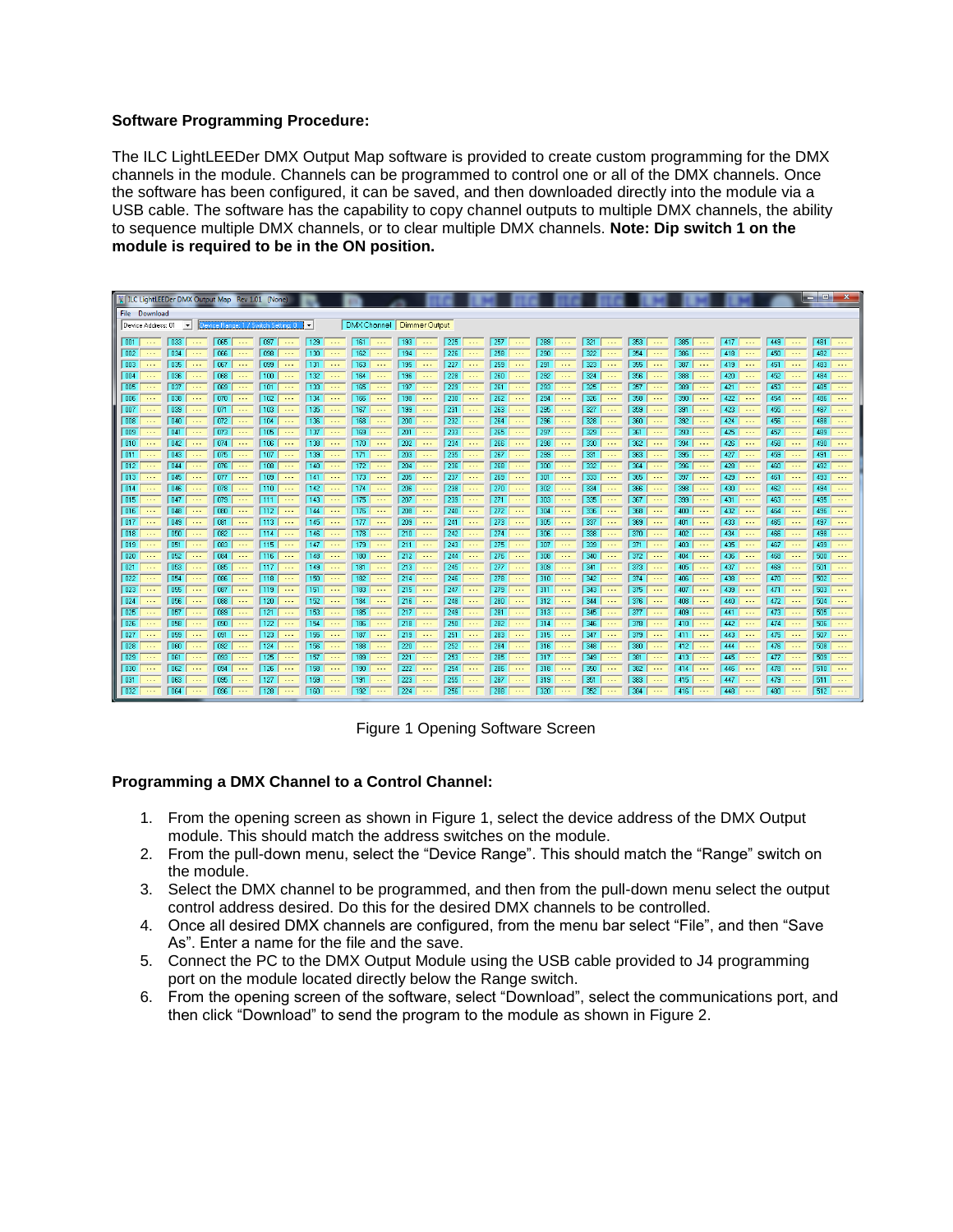| Communications                    |  |
|-----------------------------------|--|
| ---------------------<br>Download |  |
|                                   |  |

Figure 2 Download Screen

# **Copy, Sequence, or Clear Values:**

This software has the ability to copy control output channels for consecutive DMX channels. It also has the ability to sequence output channels for consecutive DMX channels. Both of these options allow for clearing consecutive DMX channels of all output channels.

- 1. From the opening software screen select the DMX channel and set the control channel.
- 2. Right click on this cell. This will grey-out all of the DMX channels as shown in Figure 3.

| 翼 ILC LightLEEDer DMX Output Map Rev 1.01 (None)                                                                                                                                                                                                                                                                                                          |                                                                                                                                      |                                                  | and Di<br>$\mathbf{x}$                                                                 |  |  |  |  |  |
|-----------------------------------------------------------------------------------------------------------------------------------------------------------------------------------------------------------------------------------------------------------------------------------------------------------------------------------------------------------|--------------------------------------------------------------------------------------------------------------------------------------|--------------------------------------------------|----------------------------------------------------------------------------------------|--|--|--|--|--|
| File Download                                                                                                                                                                                                                                                                                                                                             |                                                                                                                                      |                                                  |                                                                                        |  |  |  |  |  |
| DMX Channel Dimmer Output<br>$\vert$<br>Device Range: 1 / Switch Setting: 0<br>$\overline{\phantom{a}}$<br>Device Address: 01                                                                                                                                                                                                                             |                                                                                                                                      | Clear Values                                     | Copy Values<br>Sequence Values                                                         |  |  |  |  |  |
| $\sqrt{001}$<br>$097$ $D:08.1$<br>129<br>193<br>225<br>257<br>033<br>065<br>161<br>$\ldots$<br>$\  \ldots$<br>$\ldots$ .<br>$\sim$ $\sim$ $\sim$<br>$\ldots$ .<br>$\ldots$<br>$\sim$ $\sim$ $\sim$                                                                                                                                                        | 321<br>353<br>289<br>$\ldots$<br>$\ldots$ .<br>$\sim$ $\sim$ $\sim$<br>$\sim$ $\sim$ $\sim$                                          | 385<br>$\ldots$                                  | 417<br>449<br>481<br>$\ldots$<br>$\sim$ . $\sim$                                       |  |  |  |  |  |
| 226<br>258<br> 002 <br>034<br>066<br>098 D:08.2<br>130<br>162<br>194<br>$\cdots$<br>$\cdots$<br>$\overline{\phantom{a}}$<br>$\cdots$<br>$\cdots$<br>$\cdots$<br>$\sim$ $\sim$ $\sim$                                                                                                                                                                      | 290<br>322<br>354<br>$\sim$ $\sim$ $\sim$<br>$\cdots$<br>$\sim$ $\sim$ $\sim$<br>$\sim$ $\sim$ $\sim$                                | 386<br>418<br>$\sim$ $\sim$ $\sim$               | 450<br>$482$<br>$\sim$ $\sim$ $\sim$<br>$\cdots$                                       |  |  |  |  |  |
| $\sqrt{003}$<br>$\overline{227}$<br>259<br>035<br>067<br>099 D:08.3<br>131<br>$163$<br>195<br>$\cdots$<br>$\ldots$<br>$\ldots$<br>$\ldots$<br>$\dots$<br>$\cdots$                                                                                                                                                                                         | $\overline{291}$<br>323<br>355<br>$\ldots$<br>$\cdots$<br>$\cdots$<br>$\ldots$                                                       | 419<br>$387$                                     | 451<br>$483$<br>$\ldots$<br>$\cdots$                                                   |  |  |  |  |  |
| 260<br>  004<br>068<br>100 D:08.4<br>164<br>196<br>228<br>036<br>132<br>$\sim$ $\sim$ $\sim$<br>$\cdots$<br>$\cdots$<br>$\cdots$<br>.<br>$\cdots$<br>$\cdots$                                                                                                                                                                                             | 292<br>324<br>356<br>$\sim$ $\sim$ $\sim$<br>$\sim$ $\sim$ $\sim$<br>$\sim$ $\sim$ $\sim$<br>$\cdots$                                | 420<br>388<br>.                                  | 452<br>$484$<br>$\sim$ $\sim$ $\sim$<br>$\ldots$                                       |  |  |  |  |  |
| 005<br>229<br>037<br>069 D:01.1<br>101 D:09.1<br>133<br>$165$<br>197<br>261<br>$\sim$ $\sim$ $\sim$<br>$\sim$ $\sim$ $\sim$<br>$\sim$ $\sim$ $\sim$<br>$\sim$ $\sim$ $\sim$<br>$\sim$ $\sim$ $\sim$                                                                                                                                                       | 293<br>325<br>357<br>$\sim$ $\sim$ $\sim$<br>$\sim$ $\sim$ $\sim$<br>$\sim$ $\sim$ $\sim$<br>$\sim 100$                              | $389$<br>421                                     | 453<br>$485$<br>$\sim$ $\sim$ $\sim$<br>$\sim$ $\sim$ $\sim$                           |  |  |  |  |  |
| 262<br>$\boxed{006}$<br>038<br>070 D:01.2<br>102 D:09.2<br>134<br>$166$<br>198<br>230<br>$\sim$ $\sim$<br>$\cdots$<br>$\sim$ $\sim$ $\sim$<br>$\cdots$<br>$\cdots$                                                                                                                                                                                        | $\overline{326}$<br>294<br>358<br>$\cdots$<br>$\sim$ $\sim$<br>$\cdots$<br>$\sim$ $\sim$ $\sim$                                      | 422<br>$390$ $\cdots$                            | 454<br>486<br>$\sim$ $\sim$ $\sim$<br>$\cdots$<br>$\cdots$                             |  |  |  |  |  |
| $\sqrt{007}$<br>$167$ $\cdots$<br>199<br>231<br>263<br>039<br>071 D:01.3<br>103 D:09.3<br>135<br>$\sim$ $\sim$ $\sim$<br>$\sim$ $\sim$ $\sim$<br>$\cdots$<br>$\sim$ $\sim$ $\sim$<br>$\sim$ $\sim$ $\sim$                                                                                                                                                 | 327<br>359<br>295<br>$\sim$ $\sim$ $\sim$<br>$\sim$ $\sim$ $\sim$<br>$\sim$ $\sim$ $\sim$<br>$\sim$ $\sim$ $\sim$                    | 423<br>391<br>$\sim$                             | 487<br>455<br>$\sim$ $\sim$ $\sim$<br>$\sim$ $\sim$ $\sim$<br>$\sim$ $\sim$ $\sim$     |  |  |  |  |  |
| 008<br>104 D:09.4<br>$168$<br>232<br>264<br>040<br>072 D:01.4<br>136<br>200<br>$\ldots$<br>$\ldots$<br>$\cdots$<br>$\cdots$<br>$\ldots$                                                                                                                                                                                                                   | 296<br>328<br>360<br>$\ldots$ .<br>$\ldots$<br>$\cdots$<br>$\cdots$                                                                  | $392$<br>424                                     | 456<br>488<br>$\cdots$<br>$\ldots$<br>$\sim$ $\sim$ $\sim$                             |  |  |  |  |  |
| 009 D:01.1<br>233<br>265<br>041<br>D:01.1<br>$073$ D:02.1<br>105 D:0A1<br>137<br>$169$ $\cdots$<br>201<br>$\cdots$<br>$\cdots$<br>$\cdots$                                                                                                                                                                                                                | 297<br>329<br>361<br>$\cdots$<br>$\cdots$<br>$\cdots$<br>$\cdots$                                                                    | 425<br>$393$                                     | 457<br>$489$<br>$\cdots$<br>$\cdots$                                                   |  |  |  |  |  |
| 234<br>010<br>042<br>074 D:02.2<br>106<br>138<br>202<br>266<br>170<br>$\sim$ $\sim$ $\sim$<br>$\cdots$<br>$\sim$ $\sim$ $\sim$<br>$\sim$ $\sim$ $\sim$<br>$\overline{\phantom{a}}$<br>$\ldots$<br>$\cdots$                                                                                                                                                | 298<br>330<br>362<br>$\ldots$<br>$\dots$<br>$\ldots$<br>$\cdots$                                                                     | 426<br>$394$ $\cdots$                            | 458<br>$490$<br>$\cdots$<br>$\ldots$                                                   |  |  |  |  |  |
| $011$ $D:04.4$<br>043<br>075 D:02.3<br>107<br>203<br>235<br>139<br>171<br>267<br>$\cdots$<br>$\cdots$<br>$\ldots$<br>$\overline{\phantom{a}}$<br>$\cdots$<br>$\cdots$<br>$012$ $D:05.1$<br>044<br>076 D:02.4<br>108<br>140<br>204<br>236<br>268<br>172                                                                                                    | 299<br>331<br>363<br>$\ldots$<br>$\cdots$<br>$\ldots$<br>$\ldots$<br>300<br>332<br>364                                               | 427<br>395<br>$\dots$<br>428<br>396              | 459<br>491<br>$\ldots$<br>$\cdots$<br>$\overline{\phantom{a}}$<br>460<br>492<br>$\sim$ |  |  |  |  |  |
| $\cdots$<br>$\cdots$<br>$\sim$ $\sim$ $\sim$<br>$\cdots$<br>$\ldots$ .<br>$\cdots$<br>$013$ $D:05.2$<br><b>045</b><br>077 D:03.1<br>109<br>141<br>$173$ $\cdots$<br>205<br>237<br>269<br>$\dots$<br>$\sim$ $\sim$ $\sim$<br>$\cdots$<br>$\cdots$<br>$\cdots$                                                                                              | $\ldots$<br>$\ldots$<br>$\ldots$<br>$\ldots$<br>333<br>301<br>365<br>$\ldots$<br>$\ldots$<br>$\ldots$ .<br>$\sim$ $\sim$ $\sim$      | $\cdots$<br>429<br>397<br>$\ldots$ .             | $\cdots$<br>$\sim$ $\sim$ $\sim$<br>461<br>493<br>$\sim$<br>$\ldots$<br>$\cdots$       |  |  |  |  |  |
| 206<br>238<br>$014$ $D:05.3$<br>046<br>078 D:03.2<br>$110^{-1}$<br>142<br>174<br>270<br>$\dots$<br>$\dots$<br>$\cdots$<br>$\cdots$<br>$\ldots$ .<br>$\cdots$                                                                                                                                                                                              | 302<br>334<br>366<br>$\dots$<br>$\ldots$ .<br>$\ldots$<br>$\cdots$                                                                   | 398<br>430<br>$\cdots$                           | 462<br>494<br>$\sim$ $\sim$ $\sim$<br>$\ldots$<br>$\sim$                               |  |  |  |  |  |
| 207<br>$015$ $D:05.4$<br>079 D:03.3<br>111<br>143<br>239<br>047<br>175<br>271<br>$\ldots$<br>$\cdots$<br>$\ldots$<br>$\ldots$<br>$\cdots$<br>$\cdots$                                                                                                                                                                                                     | 335<br>303 <sub>1</sub><br>367<br>$\ldots$<br>$\ldots$ .<br>$\cdots$<br>$\ldots$                                                     | 399<br>431<br>$\cdots$                           | 463<br>495<br>$\ldots$<br>$\cdots$<br>$\cdots$                                         |  |  |  |  |  |
| $016$ $D:06.1$<br>112<br>208<br>240<br>048<br>080 D:03.4<br>144<br>176<br>272<br>$\cdots$<br>$\cdots$<br>$\cdots$<br>$\cdots$<br><b>1</b><br>$\cdots$                                                                                                                                                                                                     | 304<br>336<br>368<br>$\ldots$<br>$\cdots$<br>$\cdots$<br>$\cdots$                                                                    | 432<br>400<br>.                                  | 464<br>$496$<br>$\cdots$<br>$\cdots$                                                   |  |  |  |  |  |
| $017$ $D:06.2$<br>049<br>081 D:04.1<br>113<br>145<br>209<br>241<br>273<br>177<br>$\sim$ $\sim$ $\sim$<br>$\sim$<br>$\sim$ $\sim$ $\sim$<br>$\overline{\phantom{a}}$<br>$\sim$ $\sim$ $\sim$<br>$\cdots$                                                                                                                                                   | 305<br>337<br>369<br>$\sim$ $\sim$ $\sim$<br>$\sim$ $\sim$ $\sim$<br>$\sim$ $\sim$ $\sim$<br>$\cdots$                                | 433<br>401<br><b>1.</b>                          | 465<br>497 $$<br>$\sim$ $\sim$ $\sim$<br>$\cdots$                                      |  |  |  |  |  |
| 242<br>274<br>  018    D:06.3<br>050<br>082 D:04.2<br>114<br>146<br>$178$<br>210<br>$\cdots$<br>$\cdots$<br>$\cdots$<br>$\ldots$<br>$\ldots$                                                                                                                                                                                                              | 306<br>338<br>370<br>$\cdots$<br>$\ldots$<br>$\ldots$<br>$\cdots$                                                                    | 434<br>402<br>$\sim$                             | 466<br>$498$<br>$\cdots$<br>$\cdots$                                                   |  |  |  |  |  |
| 019 0:06.4 <br>051<br>083 D:04.3<br>115 <sub>1</sub><br>147<br>$179$<br>211<br>243<br>275<br>$\cdots$<br>$\cdots$<br>$\cdots$<br>$\cdots$<br>$\cdots$                                                                                                                                                                                                     | 307<br>339<br>371<br>$\ldots$<br>$\cdots$<br>$\cdots$<br>$\cdots$                                                                    | 435<br>$403$                                     | 467<br>$499$ $\cdots$<br>$\ldots$<br>$\cdots$                                          |  |  |  |  |  |
| 244<br>276<br>020 D:07.1<br>052<br>084 D:04.4<br>116<br>148<br>$180$ $\cdots$<br>212<br>$\ldots$<br>$\sim$ $\sim$ $\sim$<br>$\sim$ $\sim$ $\sim$<br>$\sim$ $\sim$ $\sim$<br>$\ldots$                                                                                                                                                                      | 308<br>340<br>372<br>$\sim$ $\sim$ $\sim$<br>$\sim$ $\sim$ $\sim$<br>$\ldots$<br>$\sim$ $\sim$ $\sim$                                | 436<br>404<br>$\sim$ $\sim$ $\sim$               | 468<br>$500$ $\cdots$<br>$\sim$ $\sim$ $\sim$<br>$\ldots$                              |  |  |  |  |  |
| 245<br>277<br>$021$ $D:07.2$<br>053<br>085 D:05.1<br>$117$<br>149<br>181<br>213<br>$\sim$ . $\sim$<br>$\cdots$<br>$\sim$ $\sim$ $\sim$<br>$\mathbb{R}$ . The set of $\mathbb{R}$<br>$\ldots$ .<br>$\sim$ $\sim$ $\sim$                                                                                                                                    | 341<br>309<br>373<br>$\sim$ $\sim$ $\sim$<br>$\sim$ $\sim$<br>$\sim$ $\sim$ $\sim$<br>$\sim$ $\sim$ $\sim$                           | 437<br>$405$                                     | 469<br>501<br>$\sim$ $\sim$ $\sim$<br>$\ldots$<br>$\mathbf{L}$                         |  |  |  |  |  |
| $022$ $D:07.3$<br>054<br>086 D:05.2<br>118<br>150<br>214<br>246<br>278<br>$182$<br>$\cdots$<br>$\cdots$<br>$\sim$ $\sim$ $\sim$<br>$\sim$ $\sim$ $\sim$<br>$\ldots$                                                                                                                                                                                       | 342<br>310<br>374<br>$\cdots$<br>$\ldots$<br>$\ldots$ .<br>$\sim$ $\sim$ $\sim$                                                      | $406$<br>438                                     | 470<br>$502$<br>$\cdots$<br>$\cdots$                                                   |  |  |  |  |  |
| 023 D:07.4<br>055<br>087 D:05.3<br>119<br>151<br>247<br>279<br>$183$<br>$215$  <br>$\ldots$<br>$\sim$ $\sim$ $\sim$<br>$\sim$ $\sim$ $\sim$<br>$\sim$ $\sim$ $\sim$<br>$\dots$                                                                                                                                                                            | 343<br>311<br>375<br>$\ldots$<br>$\sim$ $\sim$ $\sim$<br>$\dots$<br>$\sim$ $\sim$ $\sim$                                             | $407$<br>439                                     | 471<br>$503$ $\cdots$<br>$\sim$ $\sim$ $\sim$<br>$\dots$                               |  |  |  |  |  |
| 024 D:08.1<br>056<br>088 D:05.4<br>120<br>152<br>184<br>248<br>280<br>216<br>$\ldots$ .<br>$\ldots$<br>$\ldots$<br>$\overline{\phantom{a}}$<br>$\ldots$ .<br>$\ldots$                                                                                                                                                                                     | 312<br>344<br>376<br>$\sim$ $\sim$ $\sim$<br>$\ldots$<br>$\dots$<br>$\sim$ $\sim$ $\sim$                                             | 408<br>440<br>$\overline{\phantom{a}}$           | 472<br>$504$<br>$\sim$ $\sim$ $\sim$<br>$\cdots$                                       |  |  |  |  |  |
| 025 D:08.2<br>057<br>089 D:06.1<br>121<br>153<br>$185$<br>217<br>249<br>281<br>$\ldots$<br>$\ldots$<br>$\cdots$<br>$\sim$ $\sim$ $\sim$<br>$\cdots$                                                                                                                                                                                                       | 345<br>313<br>377<br>$\cdots$<br>$\ldots$<br>$\sim$ $\sim$ $\sim$<br>$\cdots$                                                        | 409<br>441<br>$\cdots$                           | 473<br>505<br>$\cdots$<br>$\sim$ $\sim$<br>$\cdots$                                    |  |  |  |  |  |
| 026 D:08.3<br>058<br>090 D:06.2<br>122<br>154<br>186<br>218<br>250<br>282<br>$\dots$<br>$\dots$<br>$\sim$ $\sim$ $\sim$<br>$\dots$<br>$\ldots$<br>$\cdots$                                                                                                                                                                                                | 314<br>346<br>378<br>$\dots$<br>$\dots$<br>$\ldots$<br>$\dots$                                                                       | 442<br>$410$ $\cdots$                            | 474<br>506<br>$\ldots$<br>$\sim$ $\sim$ $\sim$<br>$\cdots$                             |  |  |  |  |  |
| $\sqrt{027}$<br>059<br>123<br>219<br>251<br>283<br>091 D:06.3<br>155<br>187<br>$\dots$<br>$\dots$<br>$\ldots$ .<br>$\dots$ .<br>$\dots$<br>$\sim$ $\sim$ $\sim$<br>$\overline{\phantom{a}}$<br>124<br>156<br>220<br>252<br>  028<br>060<br>092 D:06.4<br>188<br>284<br>$\ldots$<br>$\ldots$<br>$\ldots$ .<br>$\cdots$<br>$\ldots$<br>$\ldots$<br>$\cdots$ | 347<br>315<br>379<br>$\cdots$<br>$\dots$<br>$\cdots$<br>$\dots$<br>348<br>316<br>380<br>$\ldots$<br>$\cdots$<br>$\ldots$<br>$\ldots$ | 443<br>411<br>$\cdots$<br>444<br>412<br>$\ldots$ | 507<br>475<br>$\sim$<br>$\dots$<br>$\ldots$<br>476<br>$508$<br>$\ldots$<br>$\cdots$    |  |  |  |  |  |
| $\overline{125}$<br>285<br>029<br>093 D:07.1<br>157<br>$189$ $\cdots$<br>221<br>253<br>061<br>$\dots$<br>$\ldots$<br>$\ldots$ .<br>$\sim$ $\sim$ $\sim$<br>$\cdots$<br>$\cdots$                                                                                                                                                                           | 349<br>317<br>381<br>$\dots$<br>$\ldots$<br>$\sim$ $\sim$ $\sim$<br>$\sim$ $\sim$ $\sim$                                             | 445<br>413 $$                                    | 477<br>509<br>$\sim$<br>$\sim$ $\sim$ $\sim$<br>$\cdots$                               |  |  |  |  |  |
| 030<br>062<br>094 D:07.2<br>126<br>158<br>$190$ $$<br>222<br>254<br>286<br>$\ldots$<br>$\ldots$ .<br>$\cdots$<br>$\ldots$<br>$\cdots$<br>$\cdots$                                                                                                                                                                                                         | 318<br>350<br>382<br>$\sim$ $\sim$ $\sim$<br>$\cdots$<br>$\sim$ $\sim$ $\sim$<br>$\cdots$                                            | $414$<br>446                                     | 478<br>$510$ $\cdots$<br>$\sim$ $\sim$ $\sim$<br>$\cdots$                              |  |  |  |  |  |
| 1031<br>063<br>095 D:07.3<br>127<br>159<br>191<br>223<br>255<br>287<br>$\ldots$<br>$\cdots$<br>$\cdots$<br>$\overline{\phantom{a}}$<br>$\cdots$<br>$\sim$ $\sim$<br>$\cdots$                                                                                                                                                                              | 319<br>351<br>383<br>$\cdots$<br>$\ldots$<br>$\cdots$<br>$\cdots$                                                                    | 415<br>447<br>.                                  | 479<br>511<br>$\sim$<br>$\cdots$<br>$\cdots$                                           |  |  |  |  |  |
| $\sqrt{032}$<br>256<br>288<br>064<br>096 D:07.4<br>128<br>160<br>$192$ $\cdots$<br>224<br>$\dots$<br>$\cdots$<br>$\ldots$<br>$\cdots$<br>$\cdots$<br>$\ldots$                                                                                                                                                                                             | 320<br>352<br>384<br>$\dots$<br>$\cdots$<br>$\ldots$<br>$\cdots$                                                                     | 448<br>$416$ $\cdots$                            | 480<br>$512$<br>$\sim$ $\sim$ $\sim$<br>$\cdots$                                       |  |  |  |  |  |

Figure 3 Copy, Sequence Screen

- 3. Next, hold Shift, and then right click the last DMX channel that you want to copy, sequence, or clear. This will activate the channels between the starting and ending channels and will turn them yellow to show their active for an action.
- 4. From the upper right side of this screen, select the action desired.
- **Copy Values:** This option copies all selected cells with the same channel output value as the first cell.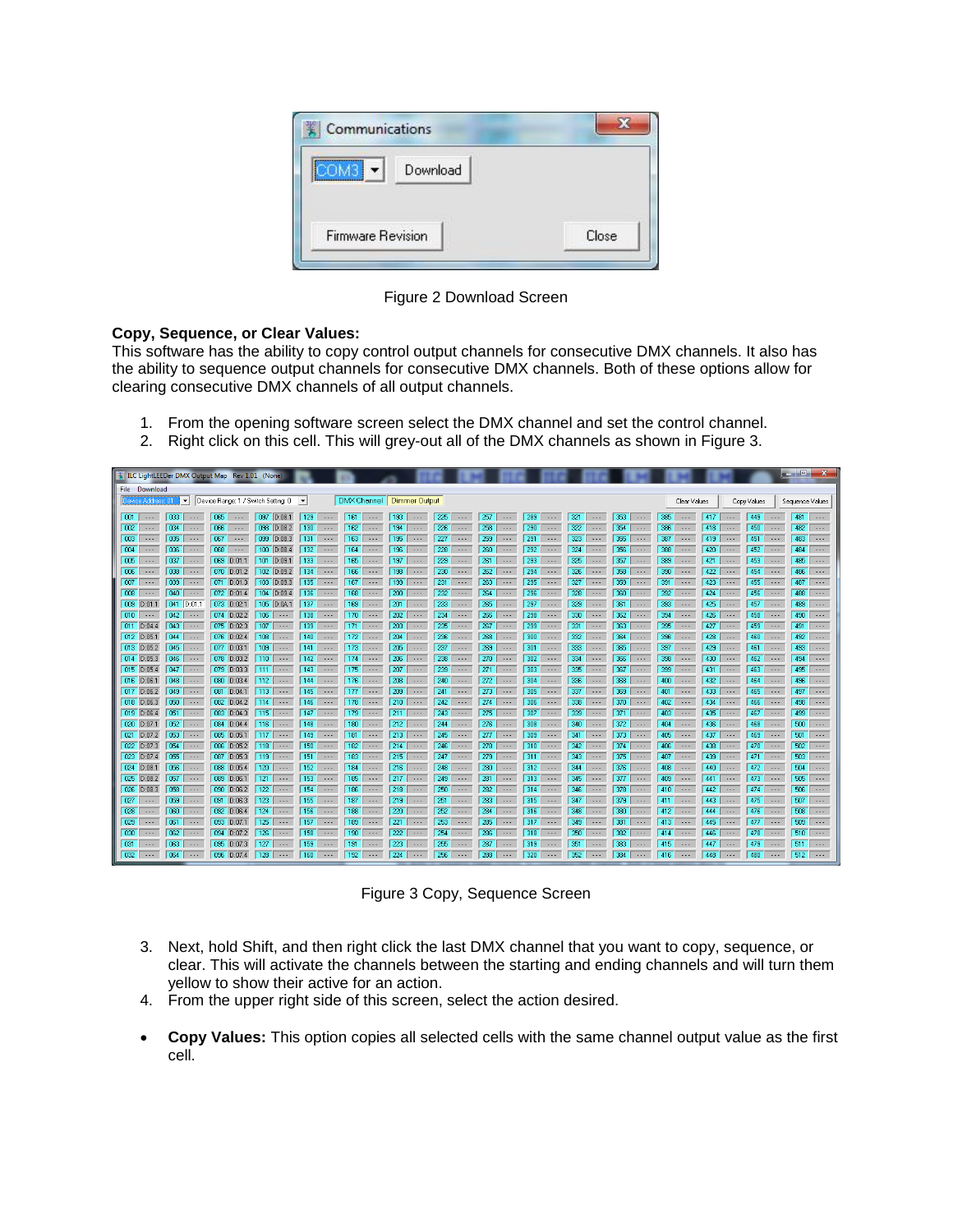- **Sequence Values:** This option sequences all selected cells starting with the first cell down to the last cell.
- **Clear Values:** This option clears all channel outputs in the selected cells.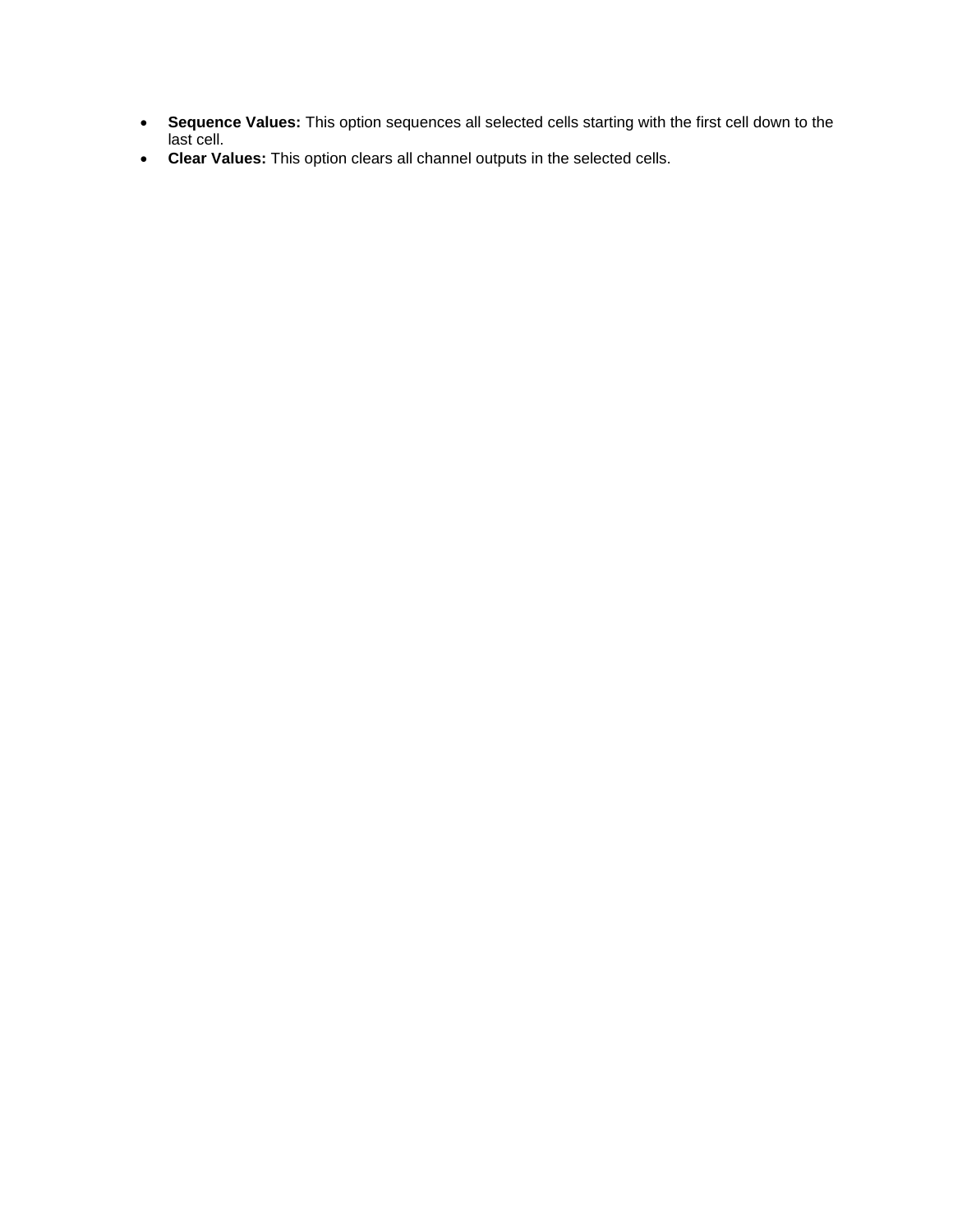# **Keypad Programming Procedure For LightSync Dimmer Outputs**

1. From the home screen as shown in figure 1, press ►EDIT **(Networked Panels connect through the Network Controller to the panel node)**

- 2. Press ▼until OTHER DEVICES appears
- 3. Press ►OTHER DEVICES
- 4. Press ►DIMMER OUTPUTS
- 5. Press ▼or **▲**to select the dimmer address (set with the rotary switches on the hardware)
- 6. Press ►ACTIVE to enable the device (if not enabled) Communications should state COM OK.
- 7. Press ► OUTPUT, and then ▼or **▲** to select one of the 4 outputs.
- 8. Press ▶ CONFIGURE to access settings for:

**Photocell Tracking:** For setting the dimming to track lighting levels.

Press ►PC TRACKING, then TRACKING (Select 2 point, 3 point or set-point) Note: This overrides any other control points.

**Fade Rate:** The time it takes the dimmer to transition.

Press ► FADE RATE, and then ▼or **▲** to set time from 0 to 300 seconds. For relay control, press ► FADE/RELAY, select % ON/OFF levels, relay, and control.

**Minimum and Maximum Output Levels:** Output levels for each end of the scale.

Press ►MIN OUTPUT LEVEL or MAX OUTPUT LEVEL, select ► MODE, and then ▼or **▲** to set the fixed value from 0 to 100% for each option.

**Power-On Levels:** Dimming level at panel power up.

Press ▼until POWER-ON LEVEL appears

Press ►POWER-ON LEVEL and then ▼or **▲** to set power-on level for that channel.

**Control Options:** Allows up to 16 instances per channel to control the dimming.

Press ▼until CONTROL OPTIONS appears

Press ► CONTROL OPTIONS and then ▼or **▲** for an unused control.

PRESS ► TYPE to set a type of control (Timer, Input, or Preset) and then set a source and an action.

**DMX Control:** This option is used for receiving DMX and not for sending DMX.

**Dimmer Status/Control:** Status and control of each dimming output. Press ▼until STATUS/CONTROL appears Press ► STATUS/CONTROL, and then press ►RAISE or ►LOWER to control the channel. Press HOME to exit